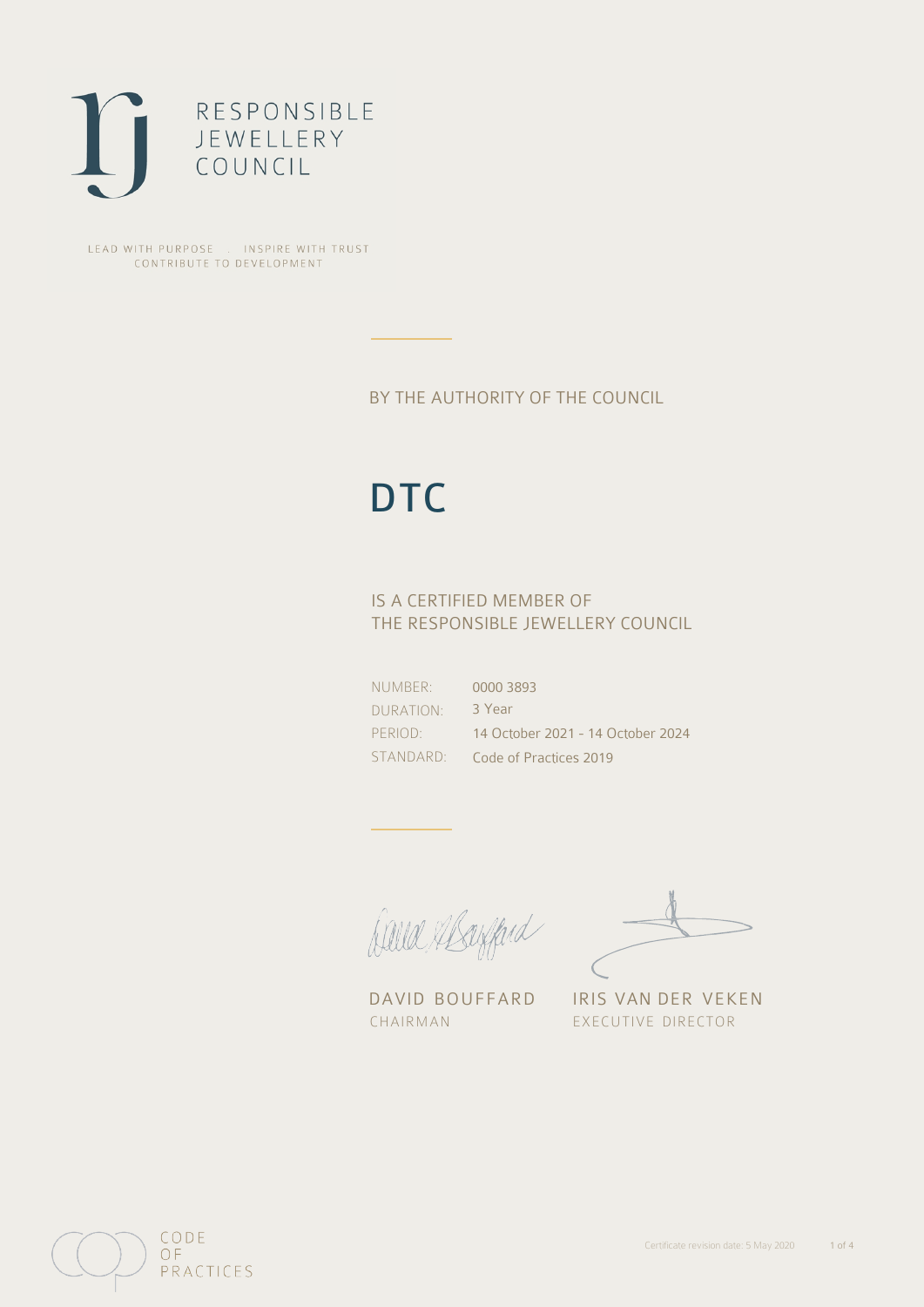

## **CERTIFICATION OVERVIEW**

| <b>MEMBERSHIP</b><br><b>FORUM</b>      | Diamonds and Coloured Gemstones Trader, Cutter and/or Polisher                                                                                                                                                                                                                                                                                                                                         |
|----------------------------------------|--------------------------------------------------------------------------------------------------------------------------------------------------------------------------------------------------------------------------------------------------------------------------------------------------------------------------------------------------------------------------------------------------------|
| <b>AUDIT</b><br><b>DATE</b>            | 29 September 2021                                                                                                                                                                                                                                                                                                                                                                                      |
| <b>AUDIT</b><br><b>TYPE</b>            | Re-certification                                                                                                                                                                                                                                                                                                                                                                                       |
| APPLICABLE<br><b>STANDARD</b>          | Code of Practices 2019                                                                                                                                                                                                                                                                                                                                                                                 |
| <b>ACCREDITED</b><br><b>AUDIT FIRM</b> | <b>SGS United Kingdom Limited</b>                                                                                                                                                                                                                                                                                                                                                                      |
| <b>APPLICABLE</b><br><b>PROVISIONS</b> | 1. General requirements: 1-4<br>2. Responsible supply chains, human rights and due<br>diligence: 5-14, except 7.1a, 7.3, 9<br>3. Labour rights and working conditions: 15-22, except 19.3<br>4. Health, Safety and Environment: 23-27, except 23.10<br>5. Gold, Silver, PGM, diamond and coloured gemstone<br>products: 28-30, except 28.2a-b, i<br>Responsible mining: 31-42, except 35, 40, 41<br>6. |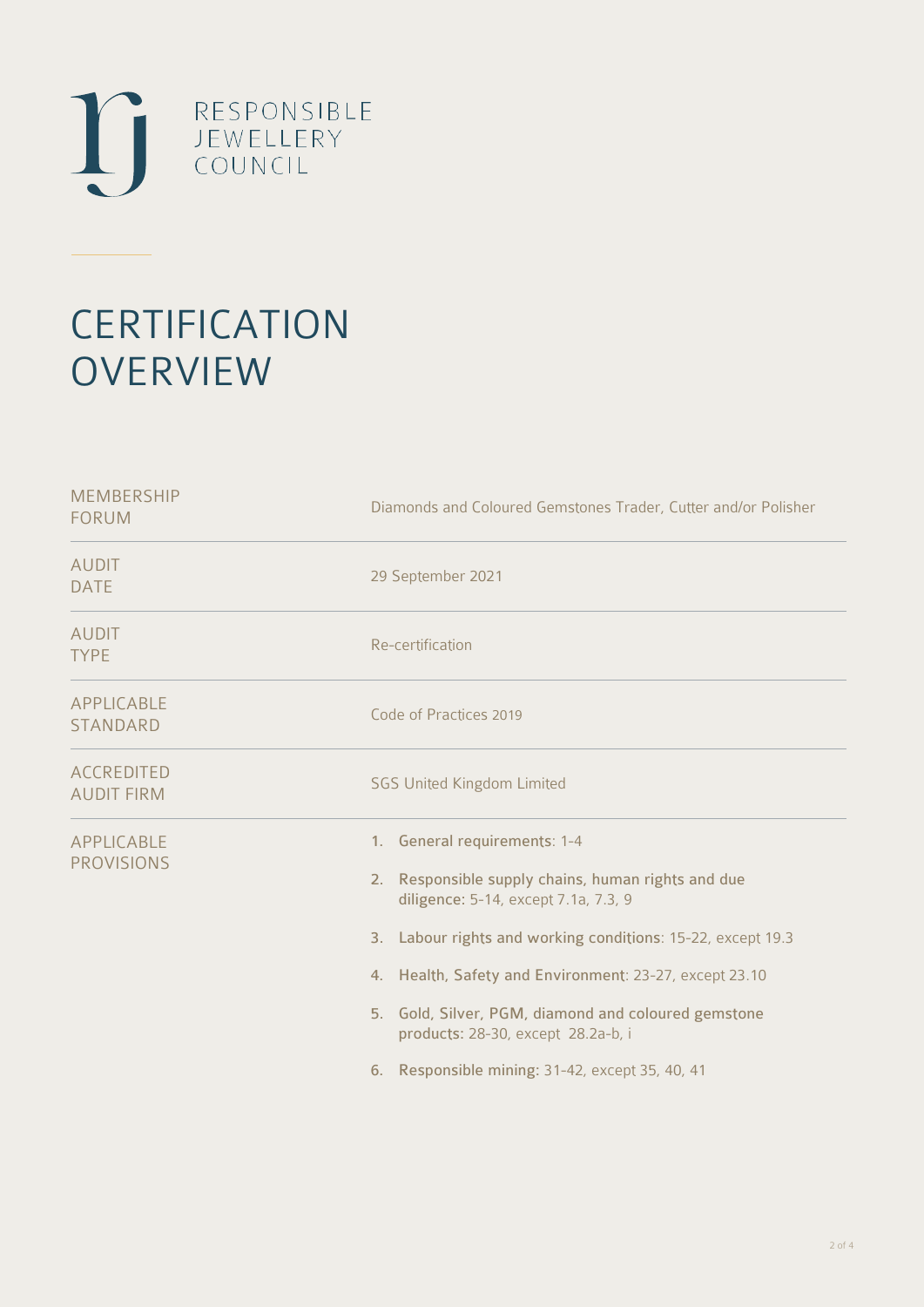| PROVENANCE<br><b>CLAIMS</b>                | DTC only sells rough diamond that originated in Jwaneng Mine, Orapa<br>Mine, Lethlakane Mine and Damtshaa Mine in Botswana; Gahcho Kue<br>Mine in Canada; Venetia Mine in South Africa; and coastal and marine<br>recovery operations in Namibia, from mines that are certified against<br>Responsible Jewellery Council standards and compliant with the Best<br>Practice Principles. |  |
|--------------------------------------------|----------------------------------------------------------------------------------------------------------------------------------------------------------------------------------------------------------------------------------------------------------------------------------------------------------------------------------------------------------------------------------------|--|
| <b>AUDITOR STATEMENT OF</b><br>CONFORMANCE | Based on the scope and findings of the certification audit, the member<br>has demonstrated a conformance level consistent with a:                                                                                                                                                                                                                                                      |  |
|                                            | 3 Year Certification                                                                                                                                                                                                                                                                                                                                                                   |  |
| <b>NEXT AUDIT TYPE</b>                     | MID-TERM REVIEW (within 12-24 months):                                                                                                                                                                                                                                                                                                                                                 |  |
|                                            | A. Mid-term review NOT required due to:                                                                                                                                                                                                                                                                                                                                                |  |
|                                            | No anticipated changes to the certification scope during the<br>certification period                                                                                                                                                                                                                                                                                                   |  |
|                                            | 3 or less minor non-conformances with critical provisions or in<br>general identified by the audit (not covered by parallel audits<br>for schemes identified as equivalent to RJC's) for an individual<br>member in the mining sector or a non-mining sector member                                                                                                                    |  |
|                                            | <25 full time equivalent personnel                                                                                                                                                                                                                                                                                                                                                     |  |
|                                            | Low risk of non-conformances due to management controls                                                                                                                                                                                                                                                                                                                                |  |
|                                            | Existence of parallel audits for schemes recognised by RJC                                                                                                                                                                                                                                                                                                                             |  |
|                                            | Strong internal controls ensuring effective review and closure<br>of corrective actions for non-conformances                                                                                                                                                                                                                                                                           |  |
|                                            | B. Mid-term review (desktop only) required due to:                                                                                                                                                                                                                                                                                                                                     |  |
|                                            | No impact on conformance levels from any changes to the<br>certification scope                                                                                                                                                                                                                                                                                                         |  |
|                                            | 5 or less minor non-conformances with critical provisions or in<br>general identified by the audit (not covered by parallel audits<br>for schemes identified as equivalent to RJC's) for an individual<br>member in the mining sector or a non-mining sector member                                                                                                                    |  |
|                                            | Possibility of remote verification of actions                                                                                                                                                                                                                                                                                                                                          |  |
|                                            | No risk to critical provisions                                                                                                                                                                                                                                                                                                                                                         |  |